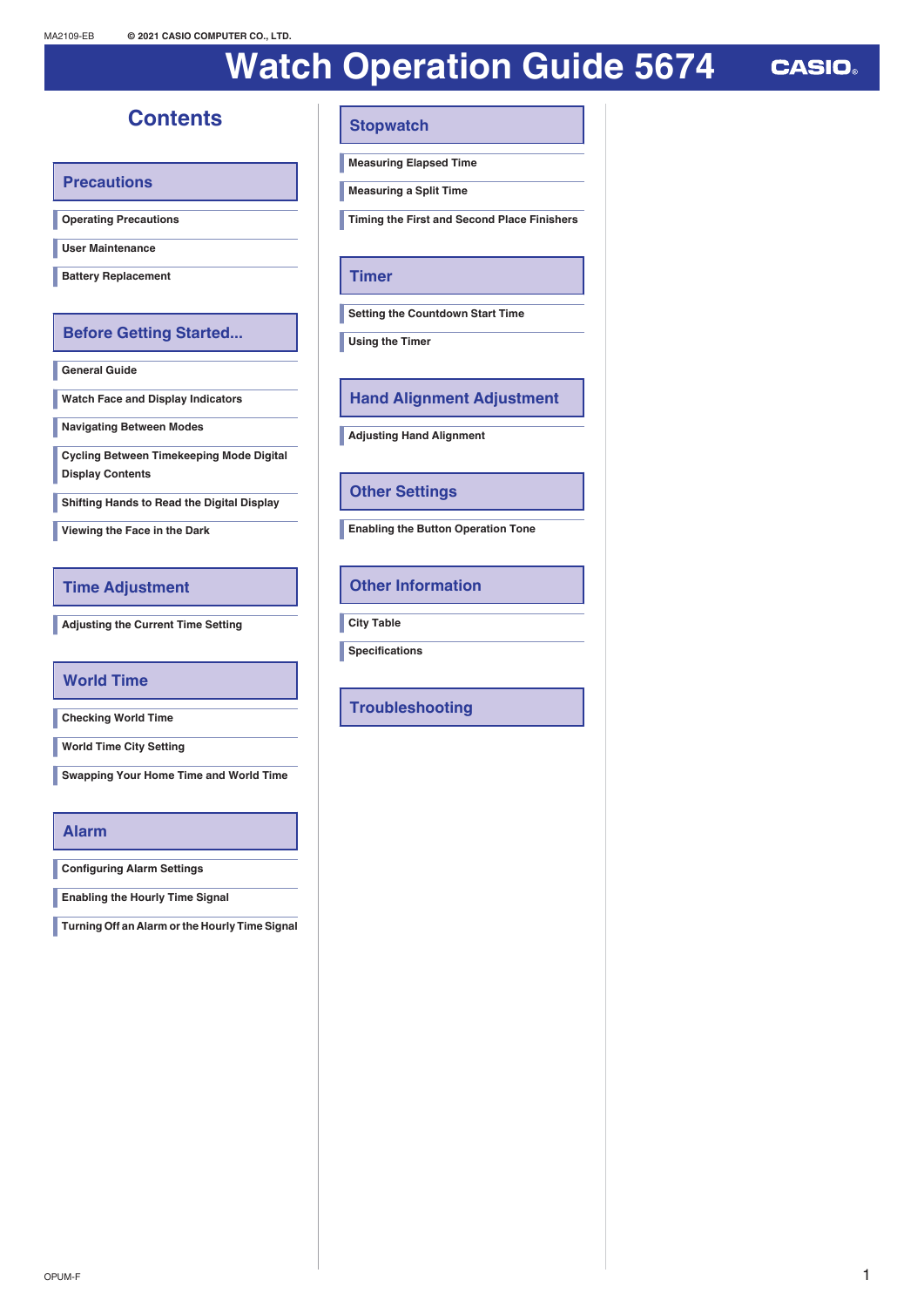# <span id="page-1-0"></span>**Precautions**

### **Operating Precautions**

### **● Water Resistance**

• The information below applies to watches with WATER RESIST or WATER RESISTANT marked on the back cover.

#### **Water Resistance Under Daily Use**

| Marking on watch front or on<br>back cover | No BAR<br>mark |
|--------------------------------------------|----------------|
| <b>Example of Daily Use</b>                |                |
| Hand washing, rain                         | Yes            |

| Tidilu washing, Talif        | 155 |
|------------------------------|-----|
| Water-related work, swimming | No  |
| Windsurfing                  | N٥  |
| Skin diving                  | No  |

### **Enhanced Water Resistance Under Daily Use**

#### **5 Atmospheres**

| Marking on watch front or on<br>back cover | 5BAR |
|--------------------------------------------|------|
| <b>Example of Daily Use</b>                |      |
| Hand washing, rain                         | Yes  |
| .                                          |      |

| Water-related work, swimming | Yes |
|------------------------------|-----|
| Windsurfing                  | N٥  |
| Skin diving                  | N٥  |
|                              |     |

### **10 Atmospheres**

| Marking on watch front or on<br>back cover | 10BAR |
|--------------------------------------------|-------|
|                                            |       |

### Example of Daily Use

| Hand washing, rain           | Yes |
|------------------------------|-----|
| Water-related work, swimming | Yes |
| Windsurfing                  | Yes |
| Skin diving                  | Yes |

### **20 Atmospheres**

| Marking on watch front or on<br>back cover | 20BAR |  |
|--------------------------------------------|-------|--|
| <b>Example of Daily Use</b>                |       |  |
| Hand washing, rain                         | Yes   |  |
| Water-related work, swimming               | Yes   |  |
| Windsurfing                                | Yes   |  |
| Skin diving                                | Yes   |  |
|                                            |       |  |

- Do not use your watch for scuba diving or other types of diving that requires air tanks.
- Watches that do not have WATER RESIST or WATER RESISTANT marked on the back cover are not protected against the effects of sweat. Avoid using such a watch under conditions where it will be exposed to large amounts of sweat or moisture, or to direct splashing with water.
- Even if a watch is water resistant, note the usage precautions described below. Such types of use reduce water resistance performance and can cause fogging of the glass.
	- Do not operate the crown or buttons while your watch is submersed in water or wet.
	- Avoid wearing your watch while in the bath.
	- <sup>ー</sup>Do not wear your watch while in a heated swimming pool, sauna, or any other high temperature/high humidity environment.
	- <sup>ー</sup>Do not wear your watch while washing your hands or face, while doing housework, or while performing any other task that involves soaps or detergents.
- After submersion in seawater, use plain water to rinse all salt and dirt from your watch.
- To maintain water resistance, have the gaskets of your watch replaced periodically (about once every two or three years).
- A trained technician will inspect your watch for proper water resistance whenever you have its battery replaced. Battery replacement requires the use of special tools. Always request battery replacement from your original retailer or from an authorized CASIO service center.
- Some water-resistant watches come with fashionable leather bands. Avoid swimming, washing, or any other activity that causes direct exposure of a leather band to water.
- The inside surface of the watch glass may fog when the watch is exposed to a sudden drop in temperature. No problem is indicated if the fogging clears up relatively quickly. Sudden and extreme temperature changes (such as coming into an air conditioned room in the summer and standing close to an air conditioner outlet, or leaving a heated room in the winter and allowing your watch to come into contact with snow) can cause it to take longer for glass fogging to clear up. If glass fogging does not clear up or if you notice moisture inside of the glass, immediately stop using your watch and take it to your original retailer or to an authorized CASIO service center.
- Your water-resistant watch has been tested in accordance with International Organization for Standardization regulations.

### **● Band**

- Tightening the band too tightly can cause you to sweat and make it difficult for air to pass under the band, which can lead to skin irritation. Do not fasten the band too tightly. There should be enough room between the band and your wrist so you can insert your finger.
- Deterioration, rust, and other conditions can cause the band to break or come off of your watch, which in turn can cause band pins to fly out of position or to fall out. This creates the risk of your watch falling from your wrist and becoming lost, and also creates the risk of personal injury. Always take good care of your band and keep it clean.
- Immediately stop using a band if you even notice any of the following: loss of band flexibility, band cracks, band discoloration, band looseness, band connecting pin flying or falling out, or any other abnormality. Take your watch to your original retailer or to a CASIO service center for inspection and repair (for which you will be charged) or to have the band replaced (for which you will be charged).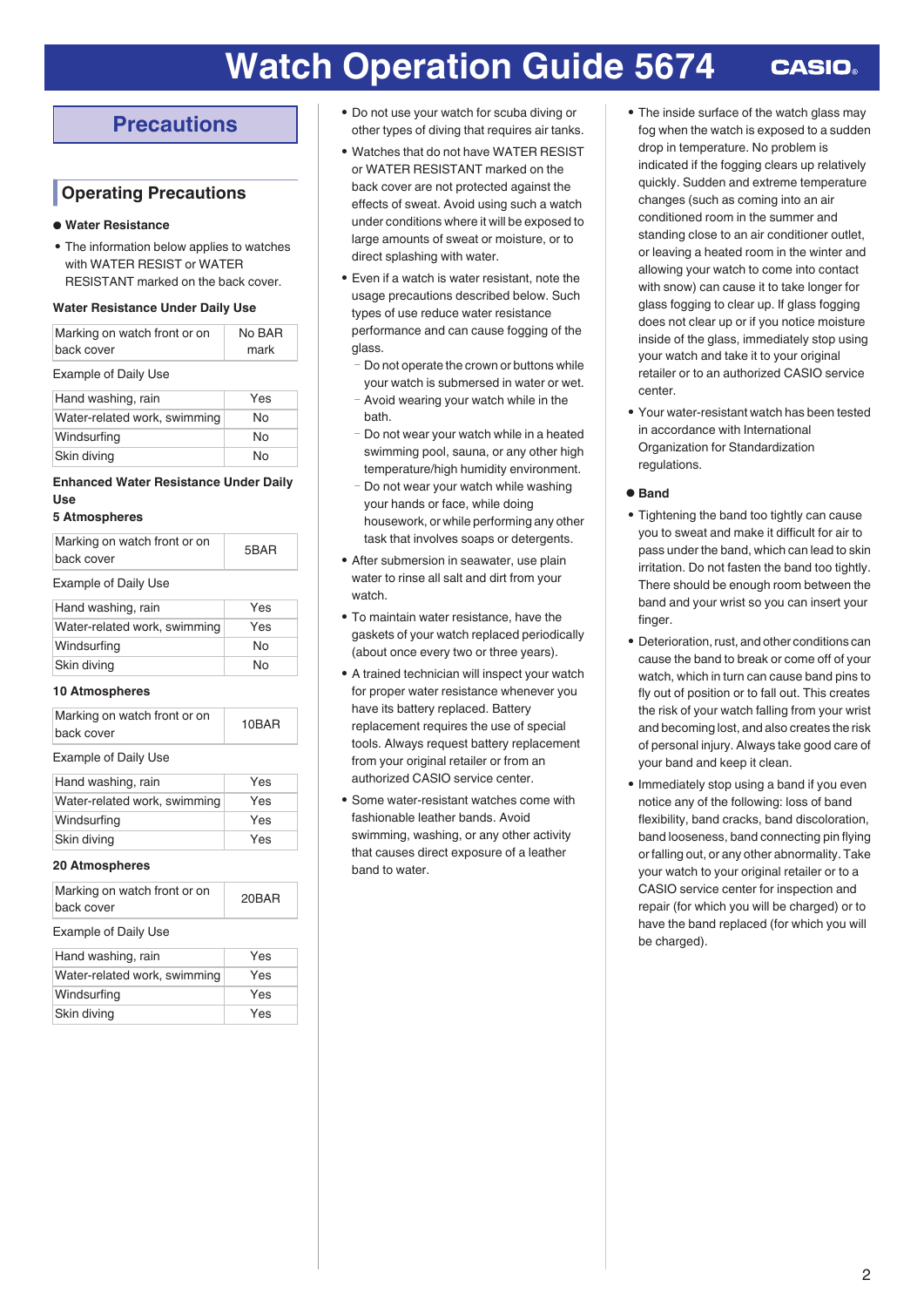#### **● Temperature**

- Never leave your watch on the dashboard of a car, near a heater, or in any other location that is subject to very high temperatures. Do not leave your watch where it will be exposed to very low temperatures. Temperature extremes can cause your watch to lose or gain time, to stop, or otherwise malfunction.
- Leaving your watch in an area hotter than +60 °C (140 °F) for long periods can lead to problems with its LCD. The LCD may become difficult to read at temperatures lower than 0 °C (32 °F) and greater than +40 °C (104 °F).

#### **● Impact**

● Your watch is designed to withstand impact incurred during normal daily use and during light activity such as playing catch, tennis, etc. Dropping your watch or otherwise subjecting it to strong impact, however, can lead to malfunction. Note that watches with shock-resistant designs (G-SHOCK, BABY-G, G-MS) can be worn while operating a chain saw or engaging in other activities that generate strong vibration, or while engaging in strenuous sports activities (motocross, etc.)

#### **● Magnetism**

- The hands of analog and combination (analog-digital) watches are moved by a motor that uses magnetic force. When such a watch is close to a device (audio speakers, magnetic necklace, cell phone, etc.) that emits strong magnetism, the magnetism can cause timekeeping to slow down, speed up, or stop, resulting in the incorrect time being displayed.
- Very strong magnetism (from medical equipment, etc.) should be avoided because it can cause malfunction of your watch and damage to electronic components.

### **● Electrostatic Charge**

- Exposure to very strong electrostatic charge can cause your watch to display the wrong time. Very strong electrostatic charge even can damage electronic components.
- Electrostatic charge can cause the display to go blank momentarily or cause a rainbow effect on the display.

#### **● Chemicals**

● Do not allow your watch to come into contact with thinner, gasoline, solvents, oils, or fats, or with any cleaners, adhesives, paints, medicines, or cosmetics that contain such ingredients. Doing so can cause discoloration of or damage to the resin case, resin band, leather, and other parts.

#### **● Storage**

● If you do not plan to use your watch for a long time, thoroughly wipe it free of all dirt, sweat, and moisture, and store it in a cool, dry place.

#### **● Resin Components**

- Allowing your watch to remain in contact with other items or storing it together with other items for long periods while it is wet can cause color on resin components to transfer to the other items, or the color of the other items to transfer to the resin components of your watch. Be sure to dry off your watch thoroughly before storing it and make sure it is not in contact with other items.
- Leaving your watch where it is exposed to direct sunlight (ultraviolet rays) for long periods or failure to clean dirt from your watch for long periods can cause it to become discolored.
- Friction caused by certain conditions (strong external force, sustained rubbing, impact, etc.) can cause discoloration of painted components.
- If there are printed figures on the band, strong rubbing of the printed area can cause discoloration.
- Leaving your watch wet for long periods can cause fluorescent color to fade. Wipe the watch dry as soon as possible after it becomes wet.
- Semi-transparent resin parts can become discolored due to sweat and dirt, and if exposed to high temperatures and humidity for long periods.
- Daily use and long-term storage of your watch can lead to deterioration, breaking, or bending of resin components. The extent of such damage depends on usage conditions and storage conditions.

#### **● Leather Band**

- Allowing your watch to remain in contact with other items or storing it together with other items for long periods while it is wet can cause the color of the leather band to transfer to the other items or the color of the other items to transfer to the leather band. Be sure to dry off your watch thoroughly with a soft cloth before storing it and make sure it is not in contact with other items.
- Leaving a leather band where it is exposed to direct sunlight (ultraviolet rays) for long periods or failure to clean dirt from a leather band for long periods can cause it to become discolored.

### **CAUTION:**

Exposing a leather band to rubbing or dirt can cause color transfer and discoloration.

#### **● Metal Components**

- Failure to clean dirt from metal components can lead to formation of rust, even if components are stainless steel or plated. If metal components exposed to sweat or water, wipe thoroughly with a soft, absorbent cloth and then place the watch in a well-ventilated location to dry.
- Use a soft toothbrush or similar tool to scrub the metal with a weak solution of water and a mild neutral detergent, or with soapy water. Next, rinse with water to remove all remaining detergent and then wipe dry with a soft absorbent cloth. When washing metal components, wrap the watch case with kitchen plastic wrap so it does not come into contact with the detergent or soap.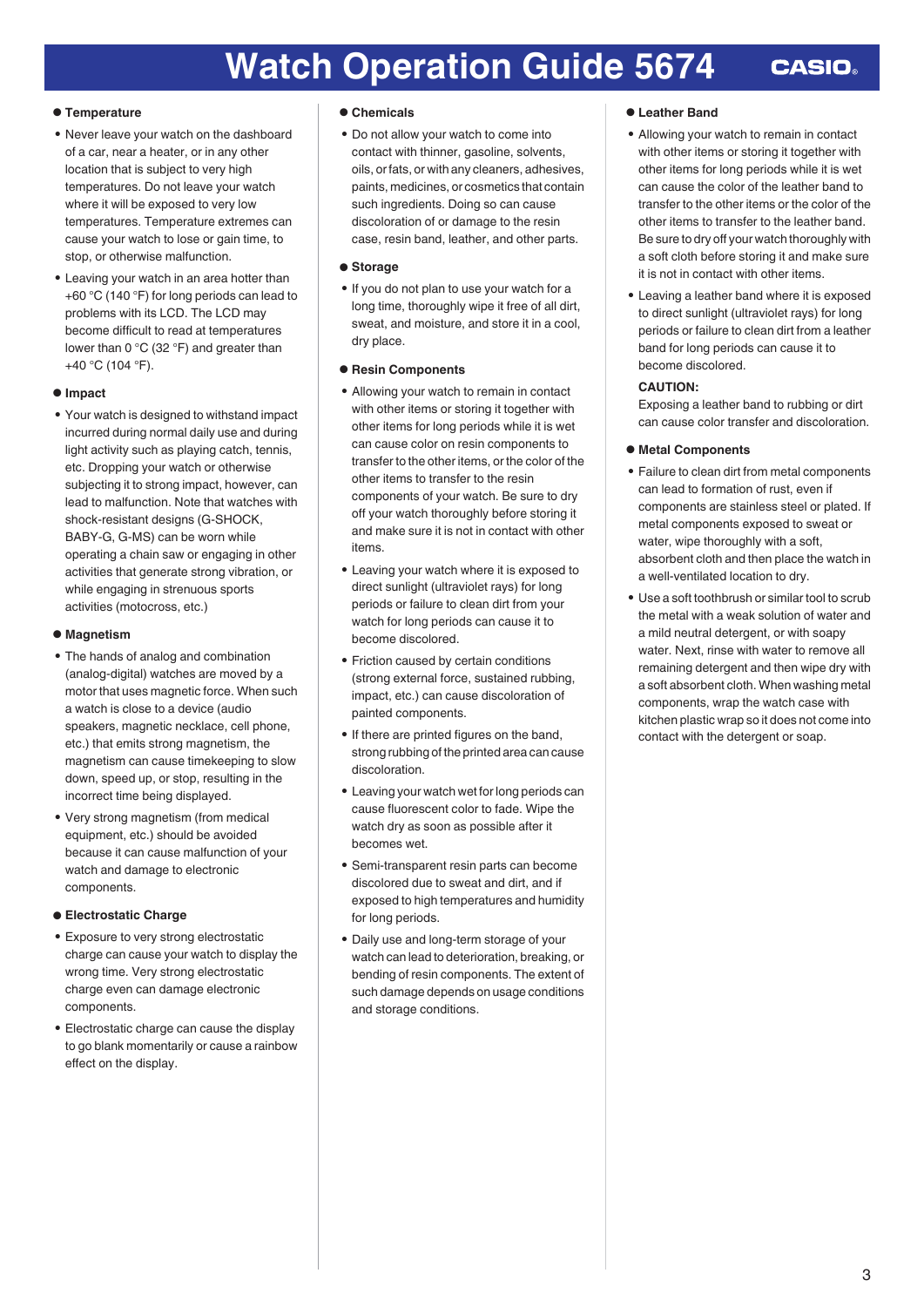#### <span id="page-3-0"></span>**● Bacteria and Odor Resistant Band**

• The bacteria and odor resistant band protects against odor generated by the formation of bacteria from sweat, which ensures comfort and hygiene. In order to ensure maximum bacteria and odor resistance, keep the band clean. Use an absorbent soft cloth to thoroughly wipe the band clean of dirt, sweat, and moisture. A bacteria and odor resistant band suppresses the formation of organisms and bacteria. It does not protect against rash due to allergic reaction, etc.

#### **● Liquid Crystal Display**

• Display figures may be difficult to read when viewed from an angle.

Note that CASIO Computer Co., Ltd. assumes no responsibility for any damage or loss suffered by you or any third party arising through the use of your watch or its malfunction.

### **User Maintenance**

#### **● Caring for Your Watch**

Remember that you wear your watch next to your skin, just like a piece of clothing. To ensure your watch performs at the level for which it is designed, keep it clean by frequently wiping with a soft cloth to keep your watch and band free of dirt, sweat, water and other foreign matter.

- Whenever your watch is exposed to sea water or mud, rinse it off with clean fresh water.
- For a metal band or a resin band with metal parts, use a soft toothbrush or similar tool to scrub the band with a weak solution of water and a mild neutral detergent, or with soapy water. Next, rinse with water to remove all remaining detergent and then wipe dry with a soft absorbent cloth. When washing the band, wrap the watch case with kitchen plastic wrap so it does not come into contact with the detergent or soap.
- For a resin band, wash with water and then wipe dry with a soft cloth. Note that sometimes a smudge like pattern may appear on the surface of a resin band. This will not have any effect on your skin or clothing. Wipe with a cloth to remove the smudge pattern.
- Clean water and sweat from a leather band by wiping with a soft cloth.
- Not operating a watch crown, buttons, or rotary bezel could lead to later problems with their operation. Periodically rotate the crown and rotary bezel, and press buttons to maintain proper operation.

#### **● Dangers of Poor Watch Care**

#### **Rust**

- Though the metal steel used for your watch is highly rust-resistant, rust can form if your watch is not cleaned after it becomes dirty.
	- Dirt on your watch can make it impossible for oxygen to come into contact with the metal, which can lead to breakdown of the oxidization layer on the metal surface and the formation of rust.
- Rust can cause sharp areas on metal components and can cause band pins to fly out of position or to fall out. If you ever notice any abnormality immediately stop using your watch and take it to your original retailer or to an authorized CASIO service center.
- Even if the surface of the metal appears clean, sweat and rust in crevasses can soil the sleeves of clothing, cause skin irritation, and even interfere with watch performance.

#### **Premature Wear**

● Leaving sweat or water on a resin band or bezel, or storing your watch an area subject to high moisture can lead to premature wear, cuts, and breaks.

#### **Skin Irritation**

● Individuals with sensitive skin or in poor physical condition may experience skin irritation when wearing a watch. Such individuals should keep their leather band or resin band particularly clean. Should you ever experience a rash or other skin irritation, immediately remove your watch and contact a skin care professional.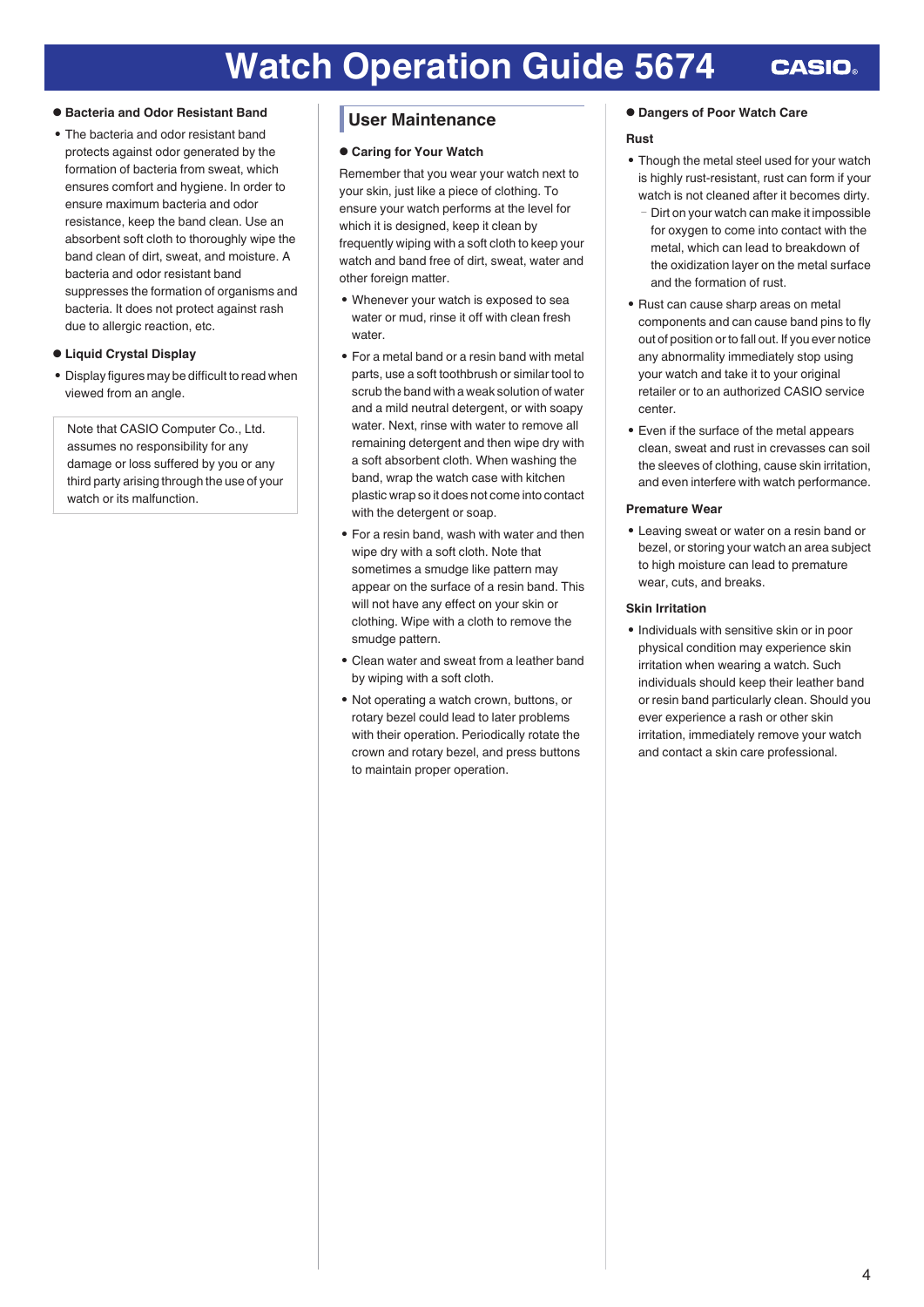# **Watch Operation Guide 5674**

**CASIO** 

### <span id="page-4-0"></span>**Battery Replacement**

- Leave battery replacement up to your original retailer or authorized CASIO service center.
- Have the batteries replaced only with the type specified in the "Specifications". Use of a different battery type can cause malfunction.
- When replacing the batteries, also request a check for proper water resistance.
- Ornamental resin components may become worn, cracked, or bent over time when subjected to normal daily use. Note that if cracking or any other abnormality indicating possible damage is noticed in a watch submitted for battery replacement, your watch will be returned with an explanation of the abnormality, without the requested servicing being performed.

#### **● Initial Batteries**

- The batteries that come loaded in your watch when you purchase it are used for function and performance testing at the factory.
- Test batteries may go dead quicker than the normally rated battery life noted in the "Specifications". Note that you will be charged for replacement of these batteries, even if replacement is required within your watch's warranty period.

#### **● Low Battery Power**

- Low battery power is indicated by large timekeeping error, by dim display contents, or by a blank display.
- Operation while battery power is low can result in malfunction. Replace the batteries as soon as possible.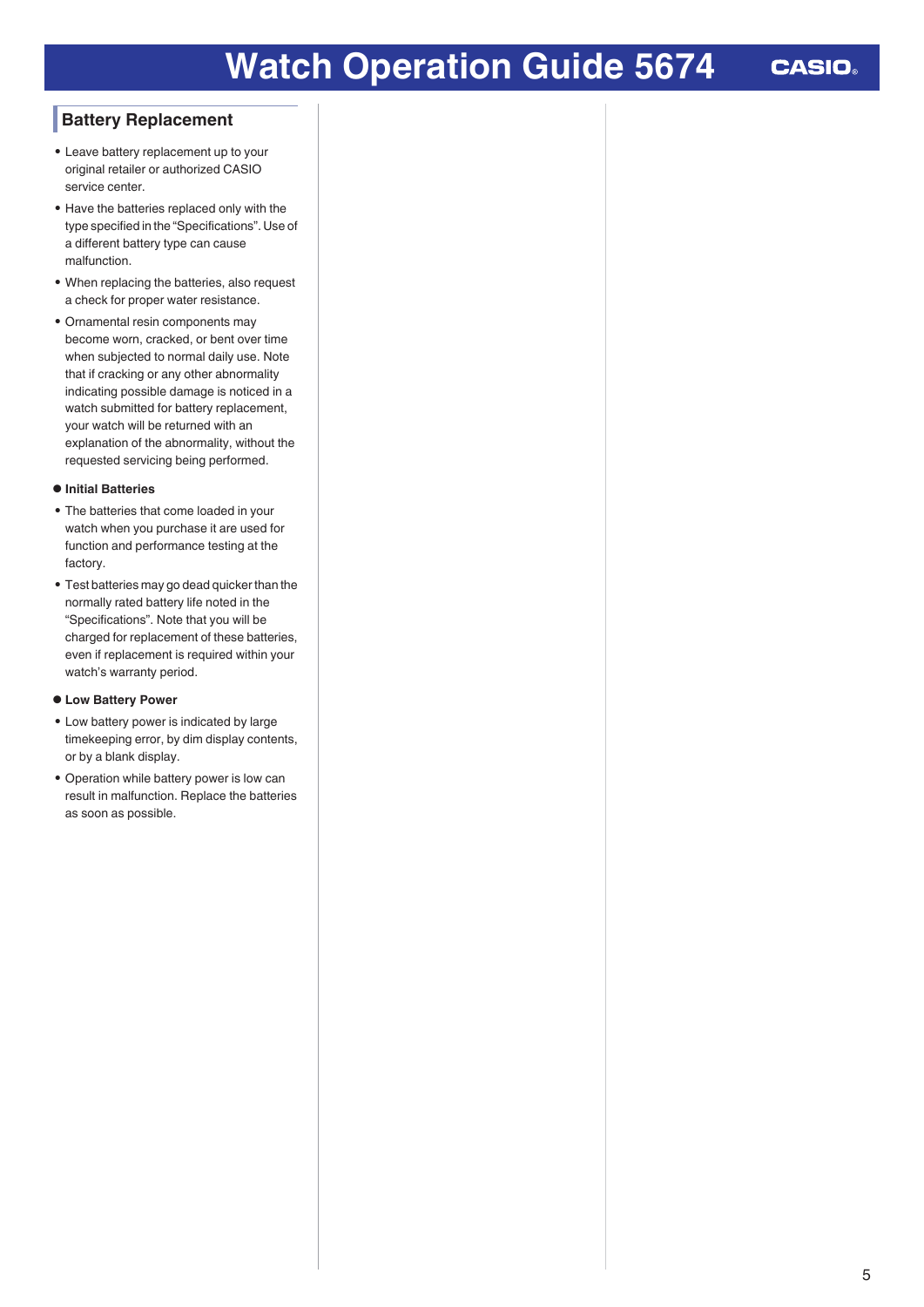# <span id="page-5-0"></span>**Before Getting Started...**

This section provides an overview of the watch and introduces convenient ways it can be used.

### **Watch Features**

#### ● [World Time](#page-9-0)

You can display the current time in any one of 48 cities around the globe, as well as for UTC (Coordinated Universal Time).

● [Alarm](#page-10-0)

An alarm sounds whenever a time specified by you is reached.

• [Stopwatch](#page-11-0)

The stopwatch measures elapsed time in units of 1/100 second for the first hour, and in one-second units thereafter, for up to 24 hours.

● [Timer](#page-12-0)

Countdown from a start time specified by you. An alarm sounds when the countdown reaches zero.

#### **Note**

• The illustrations included in this operation guide have been created to facilitate explanation. An illustration may differ somewhat from the item it represents.

### **General Guide**



- (1) Hour hand
- (2) Minute hand
- 3) Mode hand Indicates the current mode.
- $\overline{4}$  LCD

#### **A button**

Holding down this button for at least two seconds in the Timekeeping Mode displays the setting screen.

Pressing this button while any setting screen is displayed exits the setting screen.

#### **B button**

Pressing this button while any setting screen is displayed will change the setting.

#### **C button**

Each press cycles between watch modes. In any mode, hold down this button for at least three seconds to return to the Timekeeping Mode.

#### **D button**

Pressing this button in the Timekeeping Mode cycles between displays.

Pressing this button while any setting screen is displayed will change the setting.

### **L button**

Press to turn on illumination.

Pressing this button twice in succession shifts the hands for easy reading of the digital display area.

### **Watch Face and Display Indicators**



- A Displayed while the button operation tone is disabled.
- $\Omega$  Displayed while the watch is indicating summer time.
- (3) In the World Time Mode, the mode hand points to [WT].
- (4) In the Stopwatch Mode, the mode hand points to [ST].
- $\overline{6}$  In the Timer Mode, the mode hand points to [TR].
- $\left(6\right)$  In the Alarm Mode, the mode hand points to [AL].
- $\overline{1}$  Displayed during p.m. times while 12-hour timekeeping is being used.
- $\circledR$  Displayed while a Stopwatch Mode split time measurement operation is in progress.
- $\Omega$  Flashes while the watch's hands are shifted for easier reading.
- 10 Displayed while the hourly time signal is enabled.
- (1) Displayed while an alarm is turned on.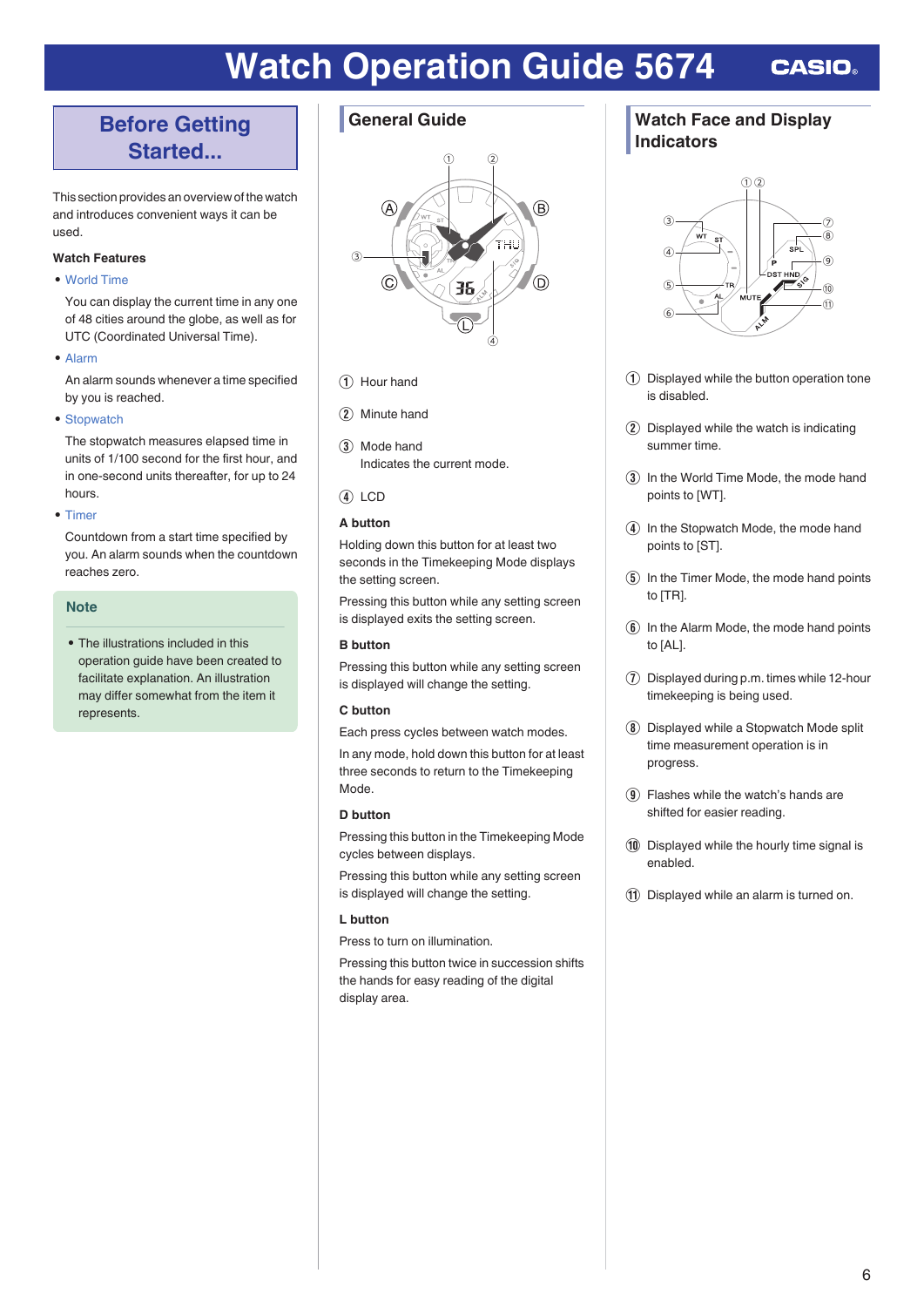### <span id="page-6-0"></span>**Navigating Between Modes**

Each press of (C) cycles between watch modes.

● In any mode, hold down (C) for at least three seconds to return to the Timekeeping Mode.



### **Cycling Between Timekeeping Mode Digital Display Contents**

Each press of (D) in the Timekeeping Mode cycles the display information as shown below.



• Pressing (B) displays the World Time city code and then the current time in that city.

### **Shifting Hands to Read the Digital Display**

Hand shift moves the hands out of the way for easy viewing of display information.

- 1. Press (L) twice in succession.
	- This will shift the analog hands to allow easy viewing of display information.



2. To return the hands to their normal timekeeping positions, press (L) twice in succession again, or press (C) to change to another mode.

### **Note**

● If you leave the watch with its hands shifted and do not perform any operation for about one hour, the hands will resume normal timekeeping automatically.

# **Viewing the Face in the Dark**

The watch has an LED light that you can turn on for reading in the dark.

### **● Turning On Illumination**

Press (L) to turn on illumination.



- Illumination will turn off automatically if an alarm starts to sound.
- Illumination is disabled while the hands are moving at high speed.
- The light may flicker when it turns on or off.
- **● Specifying the Illumination Duration**

You can select either 1.5 seconds or three seconds as the illumination duration.

- 1. Enter the Timekeeping Mode. Q Navigating Between Modes
- 2. Hold down (A) for at least two seconds until the name of the currently selected Home City is displayed.
	- This is the setting mode. The hands automatically shift out of the way for easy viewing of the display and other indicators.



3. Press (C) 10 times to display [LIGHT].

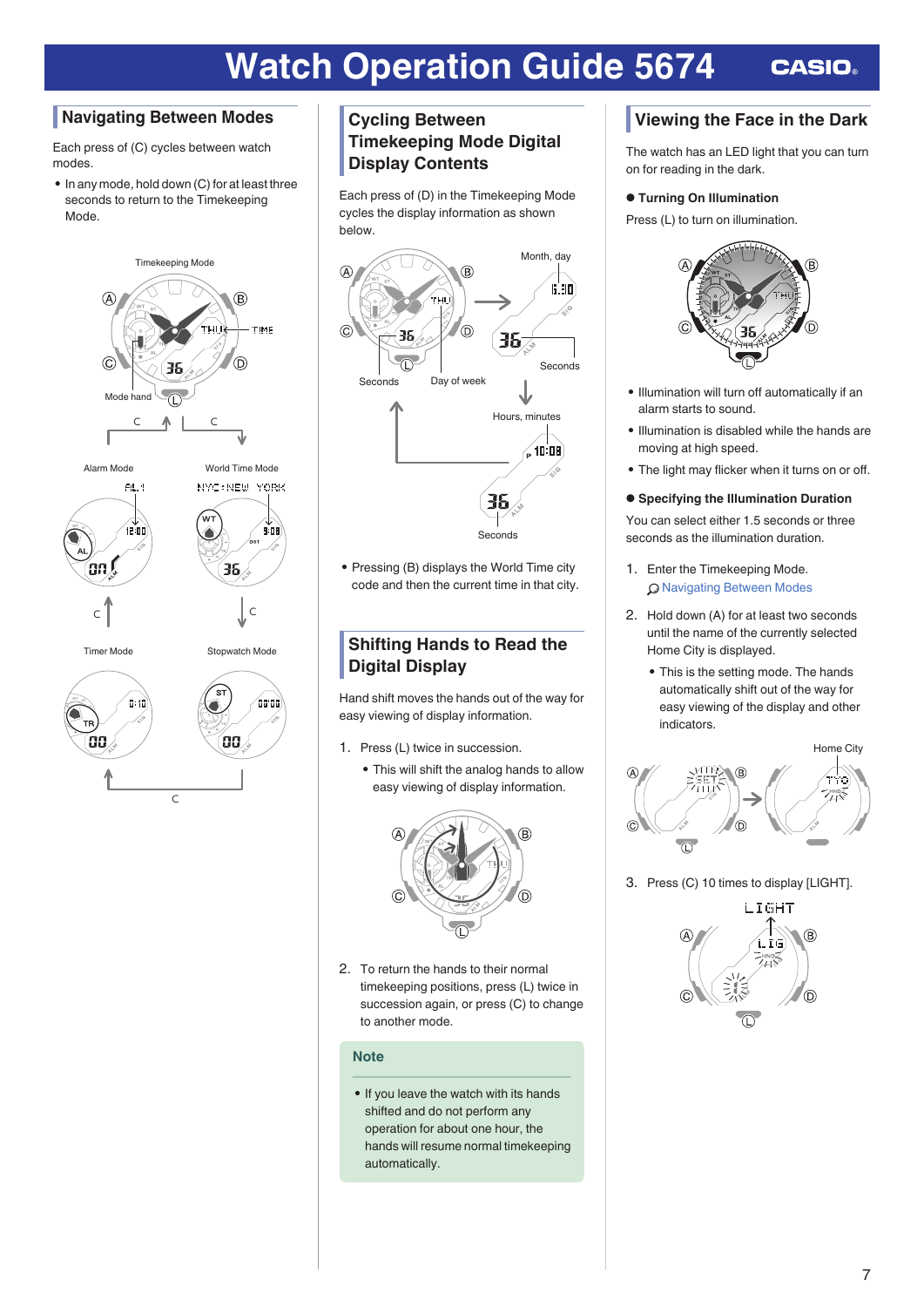- <span id="page-7-0"></span>4. Use (B) and (D) to select an illumination duration.
	- [1]: 1.5-second illumination
	- [3]: 3-second illumination



5. Press (A) to exit the setting screen.

**Time Adjustment**

Use the procedures in this section to adjust the date and time settings.



### **Adjusting the Current Time Setting**

Use the procedures below to adjust the current date and time settings, and to select a Home City.

#### **● Setting a Home City**

Use the procedure in this section to select a city to use as your Home City. If you are in an area that observes summer time, you can also configure a summer time setting.

- 1. Enter the Timekeeping Mode. **Q [Navigating Between Modes](#page-6-0)**
- 2. Hold down (A) for at least two seconds. Release the button when the name of the currently selected Home City appears on the display.
	- This is the setting mode. The hands automatically shift out of the way for easy viewing of the display and other indicators.



- 3. Use (B) and (D) to change the Home City setting.
	- Holding down (B) or (D) scrolls through settings at high speed.
	- For details refer to the information below.

**Q [City Table](#page-14-0)** 

- 4. Press (C).
- 5. Press (B) or (D) to change the summer time setting.
	- [OFF]
		- The watch always indicates standard time.
	- [ON] The watch always indicates summer time.



6. Press (A) to complete the setting operation.

#### **Note**

• While the setting is being configured. the watch will exit the setting operation automatically after about two or three minutes of non-operation.

#### **● Setting the Time/Date**

- 1. Enter the Timekeeping Mode. **Q [Navigating Between Modes](#page-6-0)**
- 2. Hold down (A) for at least two seconds. Release the button when the name of the currently selected Home City appears on the display.
	- This is the setting mode. The hands automatically shift out of the way for easy viewing of the display and other indicators.

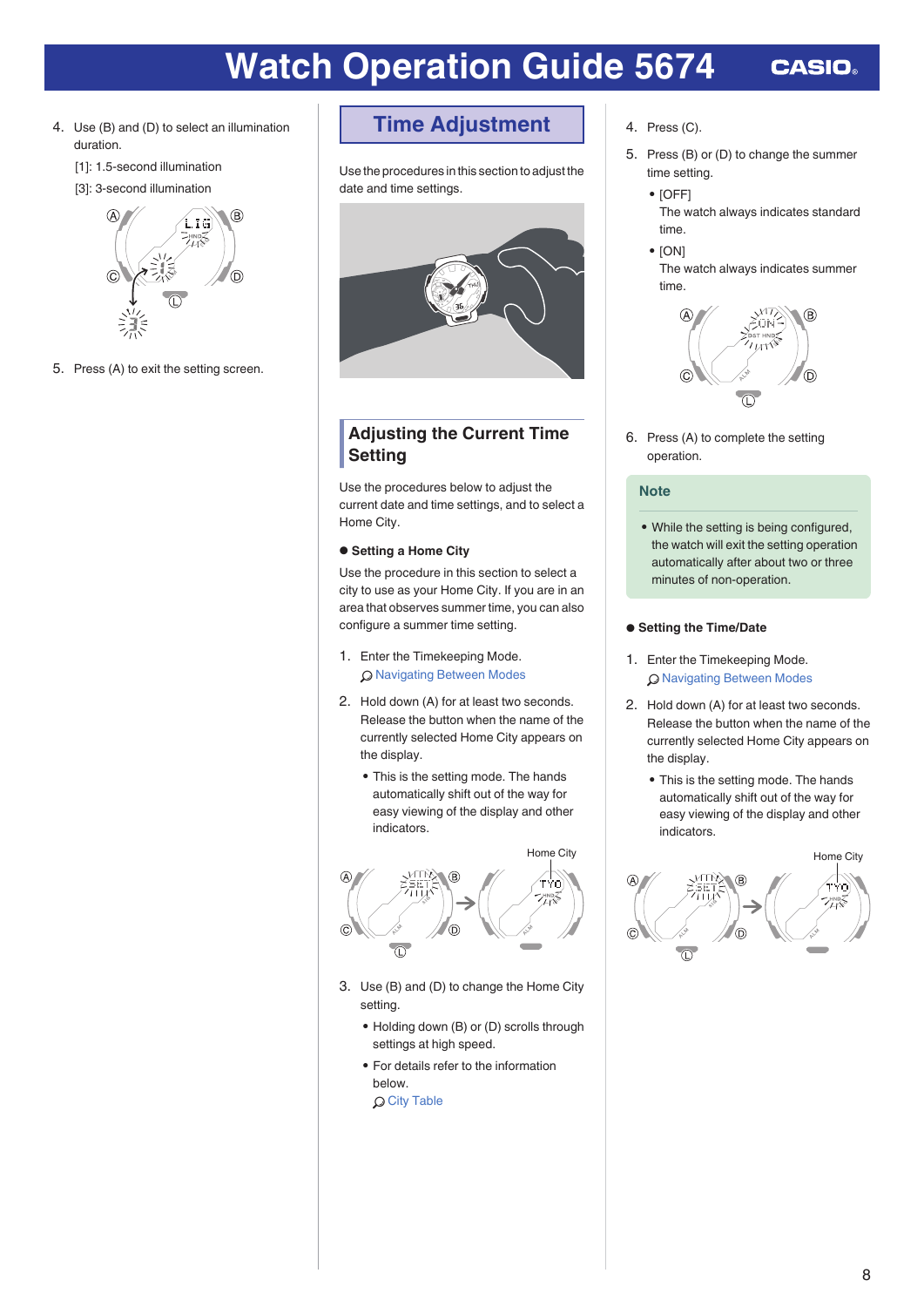- 3. Keep pressing (C) until the setting you want to change is flashing.
	- Each press of (C) moves the flashing to the next setting in the sequence shown below.



- 4. Configure the date and time settings.
	- To reset the seconds to 00: Press (D). 1 is added to the minutes when the current count is between 30 and 59 seconds.
	- For all the other settings, use (B) and (D) to change the flashing setting. Holding down (B) or (D) scrolls through settings at high speed.
- 5. Repeat steps 3 and 4 to select time and date settings.
- 6. Press (A) to complete the setting operation.

### **Note**

• While the setting is being configured, the watch will exit the setting operation automatically after about two or three minutes of non-operation.

#### **● Switching between 12-hour and 24 hour Timekeeping**

You can specify either 12-hour format or 24 hour format for the time display.

- 1. Enter the Timekeeping Mode. **Q [Navigating Between Modes](#page-6-0)**
- 2. Hold down (A) for at least two seconds. Release the button when the name of the currently selected Home City appears on the display.
	- This is the setting mode. The hands automatically shift out of the way for easy viewing of the display and other indicators.



3. Press (C) twice.

This causes [12H] or [24H] to flash on the display.



4. Press (B) or (D) to select [12H] (12-hour timekeeping) or [24H] (24-hour timekeeping).

### 12-hour timekeeping 24-hour timekeeping



5. Press (A) to complete the setting operation.

#### **Note**

• While the setting is being configured, the watch will exit the setting operation automatically after about two or three minutes of non-operation.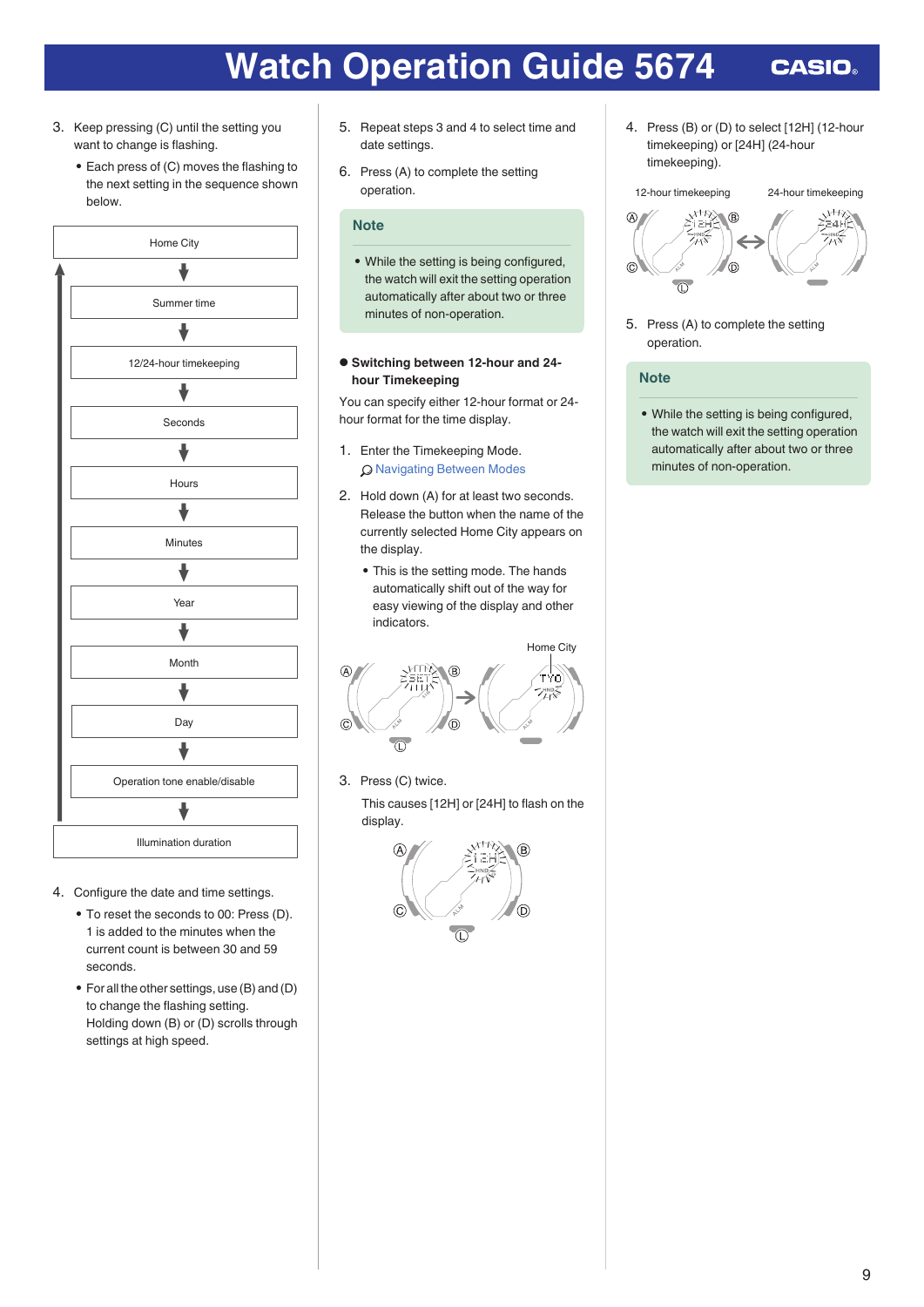# <span id="page-9-0"></span>**World Time**

World Time lets you look up the current time in any one of 48 cities around the globe, and UTC (Coordinated Universal Time).



### **Checking World Time**

1. Enter the World Time Mode. l [Navigating Between Modes](#page-6-0)

> After the currently selected World Time City name appears, the watch will display the current time in that city.

> ● While in World Time Mode, you can display the World Time City by pressing (A).



### **World Time City Setting**

Use the procedure in this section to select a World Time city. If you are in an area that observes summer time, you can also configure a summer time setting.

- 1. Enter the World Time Mode. l [Navigating Between Modes](#page-6-0)
- 2. Use (B) and (D) to display the city you want to specify as a World Time City.
	- Holding down (B) or (D) scrolls through settings at high speed.

NYC: NEW YORK



- 3. To change the summer time setting, hold down (A) for at least two seconds.
	- Each time you hold down (A) for at least two seconds, the setting will toggle between summer time and standard time.
	- [DST] appears whenever the display current time is summer time.



### **Note**

- While the setting is being configured, the watch will exit the setting operation automatically after about two or three minutes of non-operation.
- While [UTC] is selected as the city, you will not be able to change or check the summer time setting.
- The summer time setting you configure is applied to the currently selected city only. It does not affect other cities.

### **Swapping Your Home Time and World Time**

- 1. Enter the Timekeeping Mode. l [Navigating Between Modes](#page-6-0)
- 2. Hold down (B) for at least three seconds.

This causes [SWAP] to flash on the display. Next, your Home City Time and World Time will swap with each other. Example: To swap your Home City

(TYO:TOKYO) and World Time City (NYC:NEW YORK)

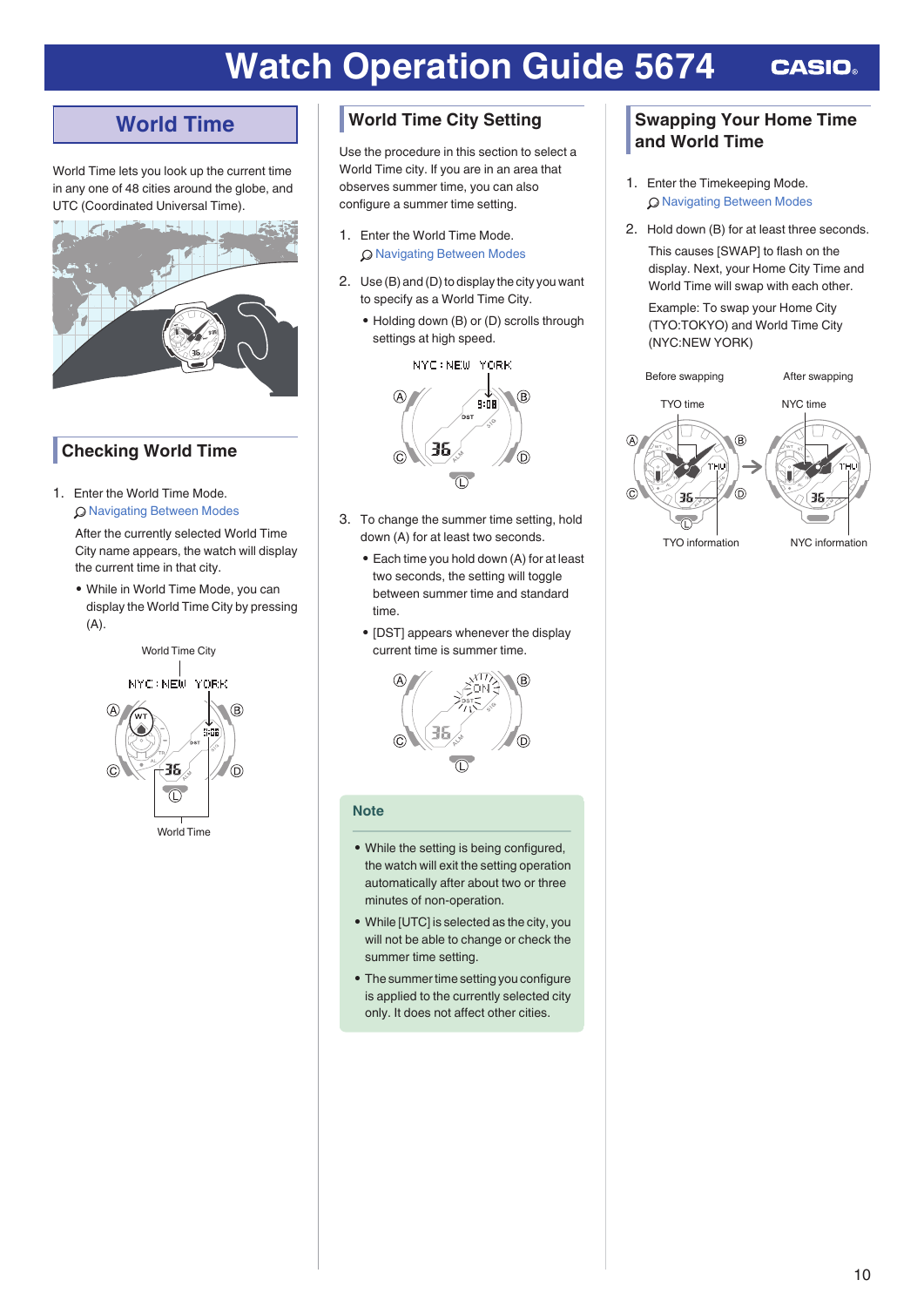# **Alarm**

<span id="page-10-0"></span>The watch will beep when an alarm time is reached. You can set up to five different alarms. The hourly time signal causes the watch to beep every hour on the hour.



# **Configuring Alarm Settings**

- 1. Enter the Alarm Mode. l [Navigating Between Modes](#page-6-0)
- 2. Use (B) and (D) to select the alarm ([AL1] to [AL5]) whose setting you want to change.



- 3. Hold down (A) for at least two seconds. Release the button when the hours digits start to flash.
	- This is the setting mode. The hands automatically shift out of the way for easy viewing of the display and other indicators.
	- While the setting is being configured, the watch will exit the setting operation automatically after about two or three minutes of non-operation.



- 4. Use (B) and (D) to change the hour setting.
	- Holding down (B) or (D) scrolls through settings at high speed.
	- If you are using 12-hour timekeeping, [P] indicates p.m.



5. Press (C). This causes the minutes digits to flash.



- 6. Use (B) and (D) to set the minute setting.
- 7. Press (A) to exit the setting screen.
	- [ALM] is shown on the display while an alarm is set.



### **● To stop the alarm**

Pressing any button while the beeper is sounding stops it.

### **Note**

- A beeper sounds for 10 seconds when an alarm time is reached.
- The watch will automatically return from the Alarm Mode to the Timekeeping Mode if you do not perform any operation for about two or three minutes.

### **Enabling the Hourly Time Signal**

- 1. Enter the Alarm Mode. l [Navigating Between Modes](#page-6-0)
- 2. Press (B) or (D) to display the hourly time signal screen ([SIG]).



- 3. Press (A) to toggle the hourly time signal between enabled (on) and disabled (off).
	- [SIG] is displayed while the hourly time signal is enabled.



### **Turning Off an Alarm or the Hourly Time Signal**

To stop an alarm or the hourly time signal from sounding, perform the steps below to turn it off.

• To have an alarm or hourly time signal sound again, turn it back on.

### **Note**

- Indicators are displayed while any of the alarms or the hourly time signal is turned on.
- The applicable indicators are not displayed while all of the alarms are turned off and/or the hourly time signal is turned off.

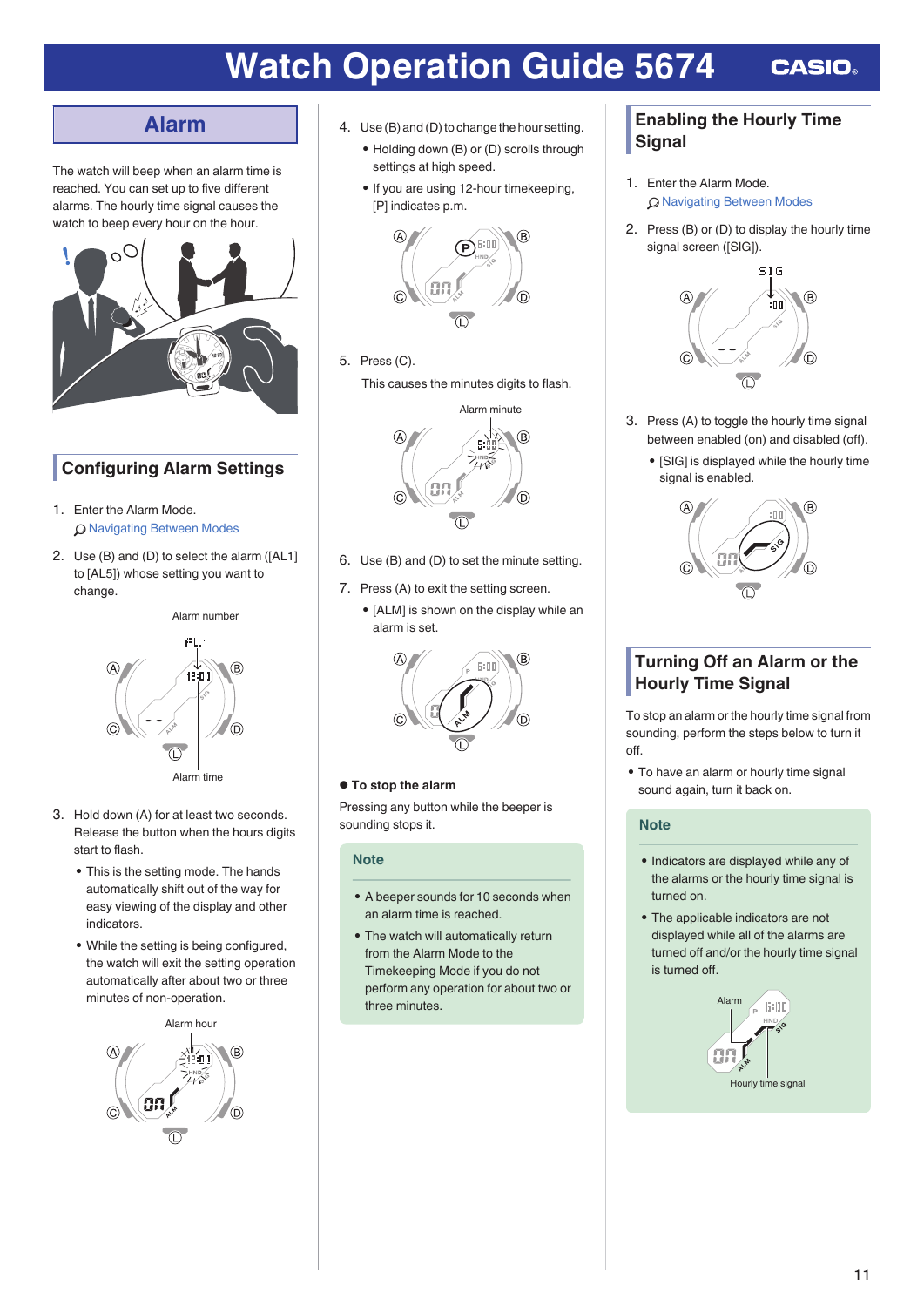- <span id="page-11-0"></span>1. Enter the Alarm Mode. l [Navigating Between Modes](#page-6-0)
- 2. Use (B) and (D) to scroll through the alarm ([AL1] to [AL5]) and hourly time signal ([SIG]) screens until the one you want to turn off is displayed.



- 3. Press (A) to turn off the displayed alarm or the hourly time signal.
	- Each press of (A) toggles between ON and OFF.
	- Turning off all of the alarms and the hourly time signal causes [ALM] and [SIG] to disappear from the display.



### **Note**

• If [ALM] remains on the display, it means that at least one alarm is still turned on. To turn off all of the alarms, repeat steps 2 and 3 until the [ALM] indicator is no longer displayed.

# **Stopwatch**

The stopwatch measures elapsed time in 1/100-second units for the first hour, and in 1 second units after that for up to 24 hours.



### **Measuring Elapsed Time**

- 1. Enter the Stopwatch Mode. l [Navigating Between Modes](#page-6-0)
- 2. Use the operations below to measure elapsed time.



● Elapsed time is shown in 1/100-second units for the first hour of the measurement. After the first hour, elapsed time is shown in one-second units.



3. Press (B) to reset the stopwatch to all zeros.

### **Measuring a Split Time**

- 1. Enter the Stopwatch Mode. **Q [Navigating Between Modes](#page-6-0)**
- 2. Use the operations below to measure elapsed time.
	- Pressing (B) displays the elapsed time from the start of a race up to the point when you pressed the button (split time).



● Elapsed time is shown in 1/100-second units for the first hour of the measurement. After the first hour, elapsed time is shown in one-second units.



3. Press (B) to reset the stopwatch to all zeros.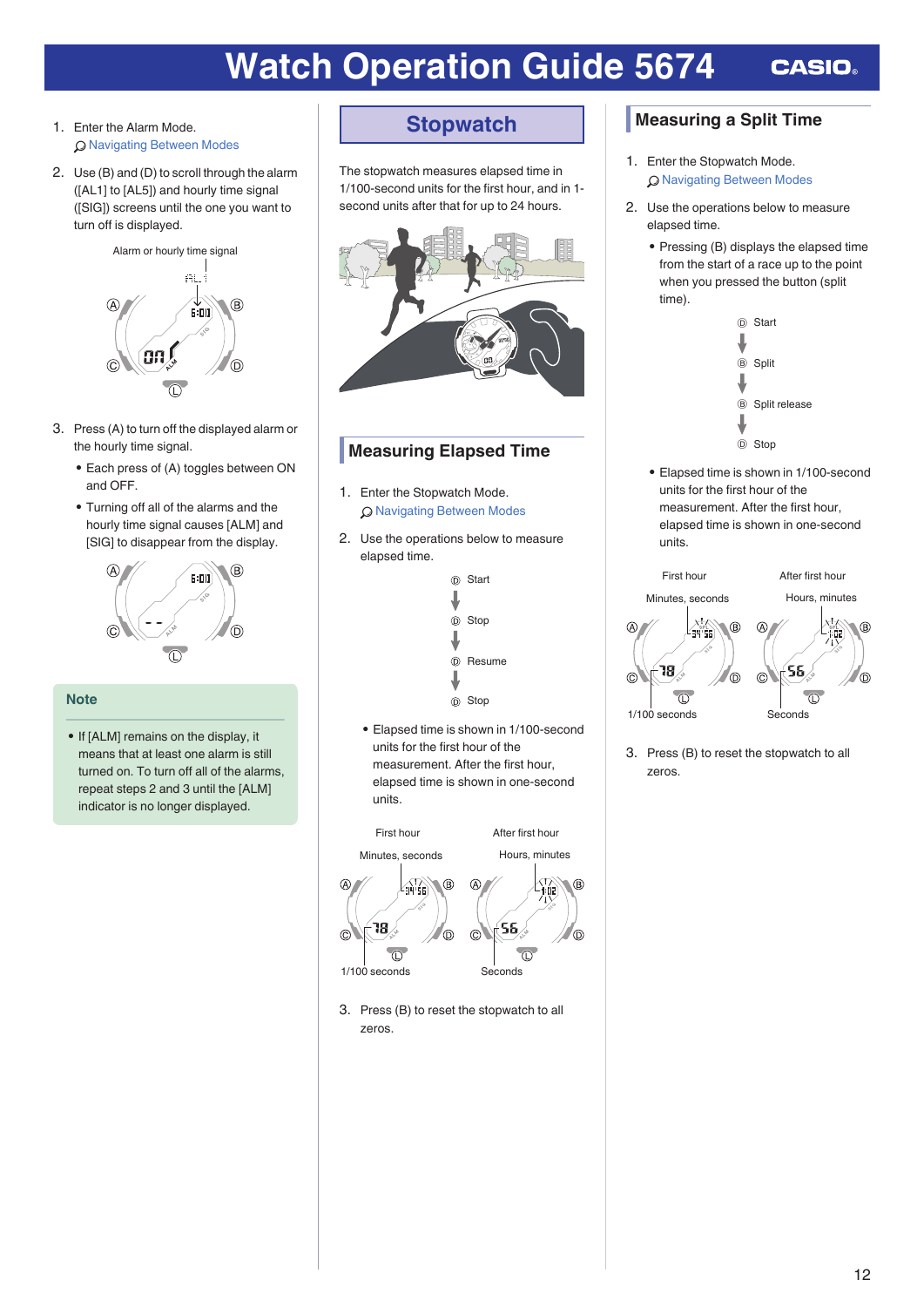### <span id="page-12-0"></span>**Timing the First and Second Place Finishers**

- 1. Enter the Stopwatch Mode. l [Navigating Between Modes](#page-6-0)
- 2. Use the operations below to measure elapsed time.



\*1

Displays the time of the first finisher.

#### \*2

Displays the time of the second finisher.

● Elapsed time is shown in 1/100-second units for the first hour of the measurement. After the first hour, elapsed time is shown in one-second units.



3. Press (B) to reset the stopwatch to all zeros.

# **Timer**

The timer counts down from a start time specified by you. A beeper sounds when the end of the countdown is reached.



### **Setting the Countdown Start Time**

The countdown start time can be set in 1 second units up to 24 hours.

- If a timer countdown operation is in progress, reset the timer to its current start time before performing this operation. **Q** [Using the Timer](#page-13-0)
- 1. Enter the Timer Mode. **Q [Navigating Between Modes](#page-6-0)**
- 2. Hold down (A) for at least two seconds. Release the button when the hour setting starts to flash.

This causes the hours digit to flash.

• This is the setting mode. The hands automatically shift out of the way for easy viewing of the display and other indicators.



- 3. Use (B) and (D) to change the timer hours setting.
	- Holding down (B) or (D) scrolls through settings at high speed.
- 4. Press (C).

This causes the minutes digits to flash.



- 5. Use (B) and (D) to change the minutes setting.
- 6. Press (C).

This causes the seconds digits to flash.



- 7. Use (B) and (D) to change the seconds setting.
- 8. Press (A) to complete the setting operation.

### **Note**

- Setting a start time of [0:00 00] will perform a countdown of 24 hours.
- While the setting is being configured, the watch will exit the setting operation automatically after about two or three minutes of non-operation.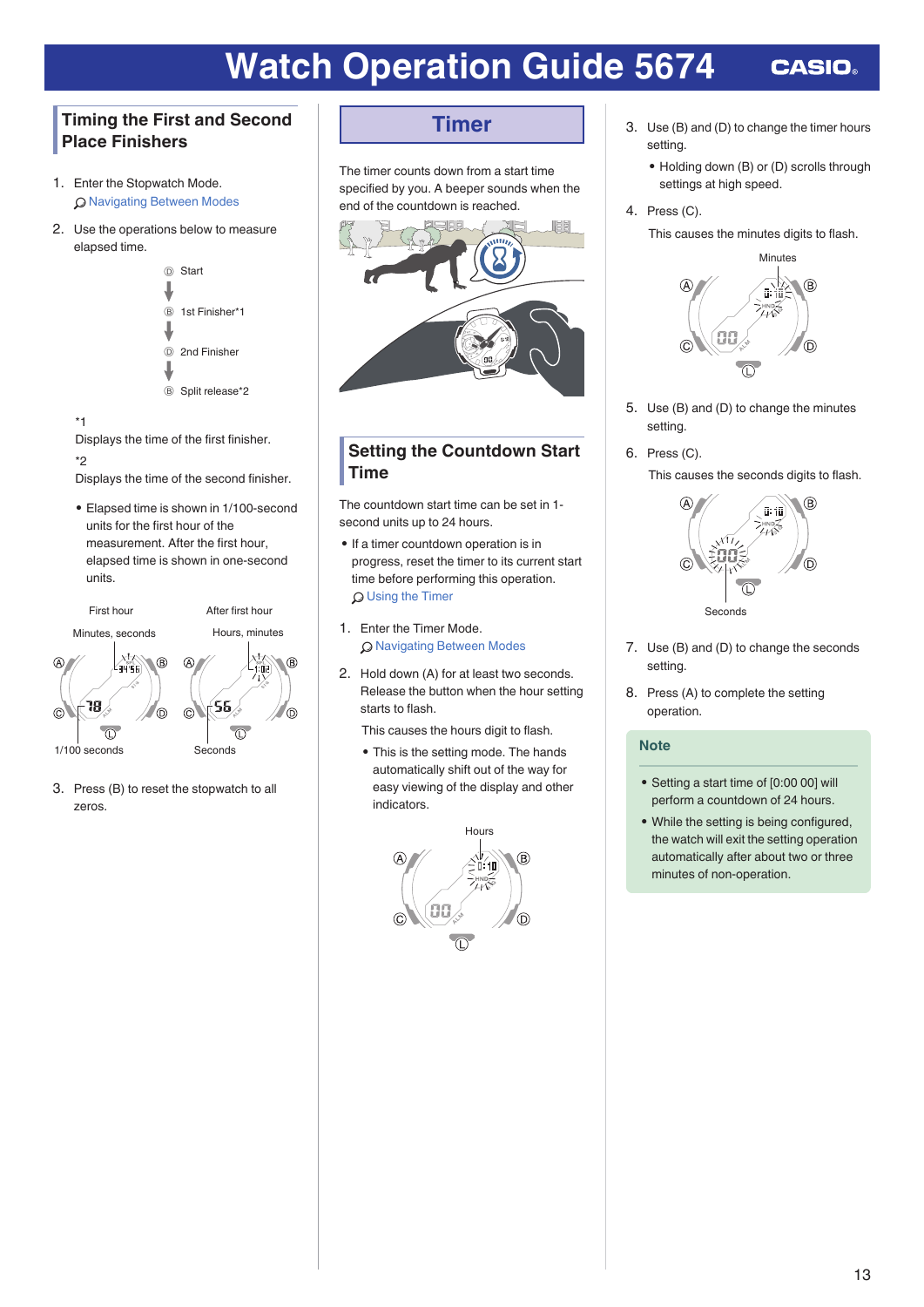# <span id="page-13-0"></span>**Using the Timer**

1. Enter the Timer Mode. l [Navigating Between Modes](#page-6-0)



2. Use the operations below to perform a timer operation.



- A beeper will sound for 10 seconds to let you know when the end of a countdown is reached.
- You can reset a paused countdown to its start time, by pressing (B).
- 3. Press any button to stop the tone.

# **Hand Alignment Adjustment**

Strong magnetism or impact can cause the time indicated by the analog hands to become different from the time on the digital display. If this happens, adjust hand alignment.

### **Adjusting Hand Alignment**

- 1. Enter the Timekeeping Mode. Q [Navigating Between Modes](#page-6-0)
- 2. Hold down (A) for at least five seconds. Release the button when [SUB] starts to flash.

This enables adjustment of mode hand alignment.



- 3. If the mode hand is not aligned with 6 o'clock, use (B) and (D) to align it.
	- Holding down (B) or (D) scrolls through settings at high speed.
- 4. Press (C).

This enables adjustment of the hour and minute hands.



- 5. If the hour and minute hands are not at 12 o'clock, use (B) and (D) to align them.
- 6. Press (A) to complete the setting operation.

# **Other Settings**

This section explains other watch settings you can configure.

### **Enabling the Button Operation Tone**

Use the procedure below to enable or disable the tone that sounds when you press a button.

- 1. Enter the Timekeeping Mode. l [Navigating Between Modes](#page-6-0)
- 2. Hold down (A) for at least two seconds. Release the button when the name of the currently selected Home City appears on the display.
	- This is the setting mode. The hands automatically shift out of the way for easy viewing of the display and other indicators.



3. Press (C) nine times. This causes [KEY♪] or [MUTE] to flash on the display.



4. Use (B) and (D) to select [KEY♪] or [MUTE]. [KEY♪]: Operation tone enabled. [MUTE]: Operation tone muted.

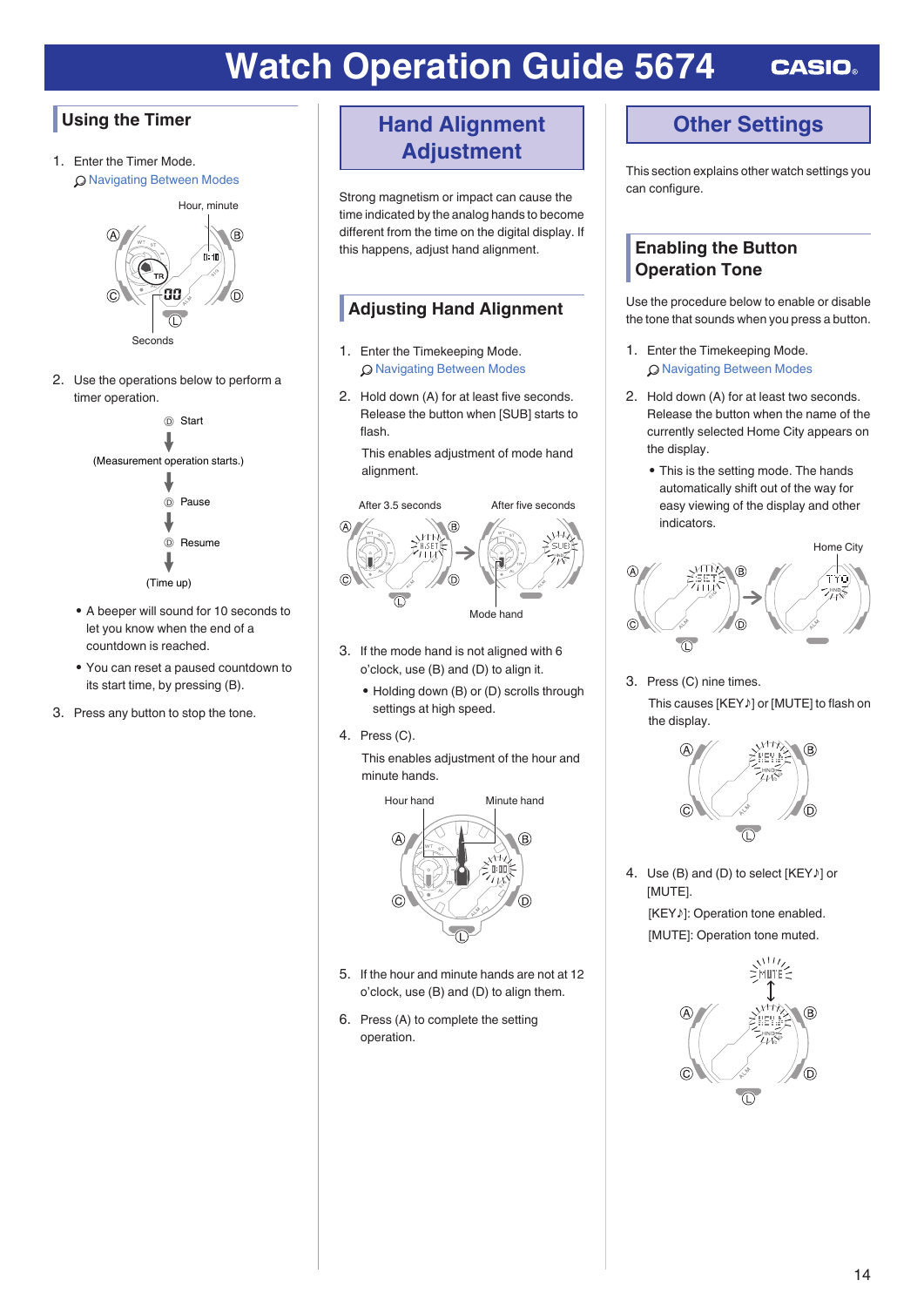<span id="page-14-0"></span>5. Press (A) to exit the setting screen.

### **Note**

- While the setting is being configured, the watch will exit the setting operation automatically after about two or three minutes of non-operation.
- Note that alarm and timer tones will still sound even while the operation tone is muted.

# **Other Information**

This section provides non-operational information you also need to know. Refer to this information as required.

## **City Table**

| City                     |                                  | Offset  |
|--------------------------|----------------------------------|---------|
| UTC                      | Coordinated<br>Universal<br>Time |         |
| LIS:<br><b>LISBON</b>    | Lisbon                           | 0       |
| LON:<br>LONDON           | London                           |         |
| MAD:<br><b>MADRID</b>    | Madrid                           |         |
| PAR:<br><b>PARIS</b>     | Paris                            |         |
| ROM:<br><b>ROME</b>      | Rome                             | $^{+1}$ |
| BER:<br><b>BERLIN</b>    | <b>Berlin</b>                    |         |
| STO:<br>STOCKHOLM        | Stockholm                        |         |
| ATH:<br><b>ATHENS</b>    | Athens                           |         |
| CAI:<br>CAIRO            | Cairo                            | $+2$    |
| JRS:<br><b>JERUSALEM</b> | Jerusalem                        |         |
| MOW:<br><b>MOSCOW</b>    | Moscow                           |         |
| JED:<br>JEDDAH           | Jeddah                           | $+3$    |
| THR:<br>TEHRAN           | Tehran                           | $+3.5$  |
| DXB:<br><b>DUBAI</b>     | Dubai                            | $+4$    |
| KBL:<br>KABUL            | Kabul                            | $+4.5$  |
| KHI:<br>KARACHI          | Karachi                          | $+5$    |
| DEL:<br>DELHI            | Delhi                            | $+5.5$  |
| KTM:<br>KATHMANDU        | Kathmandu                        | $+5.75$ |
| DAC:<br><b>DHAKA</b>     | Dhaka                            | $+6$    |
| RGN:<br>YANGON           | Yangon                           | $+6.5$  |
| BKK:<br><b>BANGKOK</b>   | Bangkok                          | $+7$    |
| SIN:<br><b>SINGAPORE</b> | Singapore                        |         |
| HKG:<br><b>HONG KONG</b> | Hong Kong                        |         |
| BJS:<br><b>BEIJING</b>   | Beijing                          | +8      |
| TPE:<br><b>TAIPEI</b>    | Taipei                           |         |

| City                        |                     | Offset |
|-----------------------------|---------------------|--------|
| SEL:                        | Seoul               |        |
| <b>SEOUL</b>                |                     | $+9$   |
| TYO:                        | Tokyo               |        |
| TOKYO<br>ADL:               |                     |        |
| <b>ADELAIDE</b>             | Adelaide            | $+9.5$ |
| GUM:                        |                     |        |
| <b>GUAM</b>                 | Guam                | $+10$  |
| SYD:                        | Sydney              |        |
| <b>SYDNEY</b>               |                     |        |
| NOU:                        | Noumea              | $+11$  |
| NOUMEA                      |                     |        |
| WLG:<br><b>WELLINGTON</b>   | Wellington          | +12    |
| PPG:                        |                     |        |
| PAGO PAGO                   | Pago Pago           | -11    |
| HNL:                        |                     |        |
| HONOLULU                    | Honolulu            | $-10$  |
| ANC:                        | Anchorage           | -9     |
| ANCHORAGE                   |                     |        |
| YVR:                        | Vancouver           |        |
| VANCOUVER<br>A X:           |                     | -8     |
| <b>LOS ANGELES</b>          | Los Angeles         |        |
| YEA:                        |                     |        |
| <b>EDMONTON</b>             | Edmonton            |        |
| DEN:                        | Denver              | -7     |
| <b>DENVER</b>               |                     |        |
| MEX:                        | <b>Mexico City</b>  |        |
| <b>MEXICO CITY</b>          |                     | -6     |
| CHI:<br><b>CHICAGO</b>      | Chicago             |        |
| NYC:                        |                     |        |
| <b>NEW YORK</b>             | <b>New York</b>     | -5     |
| YHZ:                        |                     |        |
| <b>HALIFAX</b>              | Halifax             | -4     |
| YYT:                        | St. John's          | $-3.5$ |
| ST. JOHN'S                  |                     |        |
| BUE:                        | <b>Buenos Aires</b> |        |
| <b>BUENOS AIRES</b><br>RIO: | Rio de              | -3     |
| RIO DE JANEIRO              | Janeiro             |        |
| FEN:                        | Fernando de         |        |
| F. DE NORONHA               | Noronha             | $-2$   |
| RAI:                        | Praia               | $-1$   |
| <b>PRAIA</b>                |                     |        |

● The information in the above table is current as of July 2020.

● Time zones may change and UTC differentials may become different from those shown in the table above.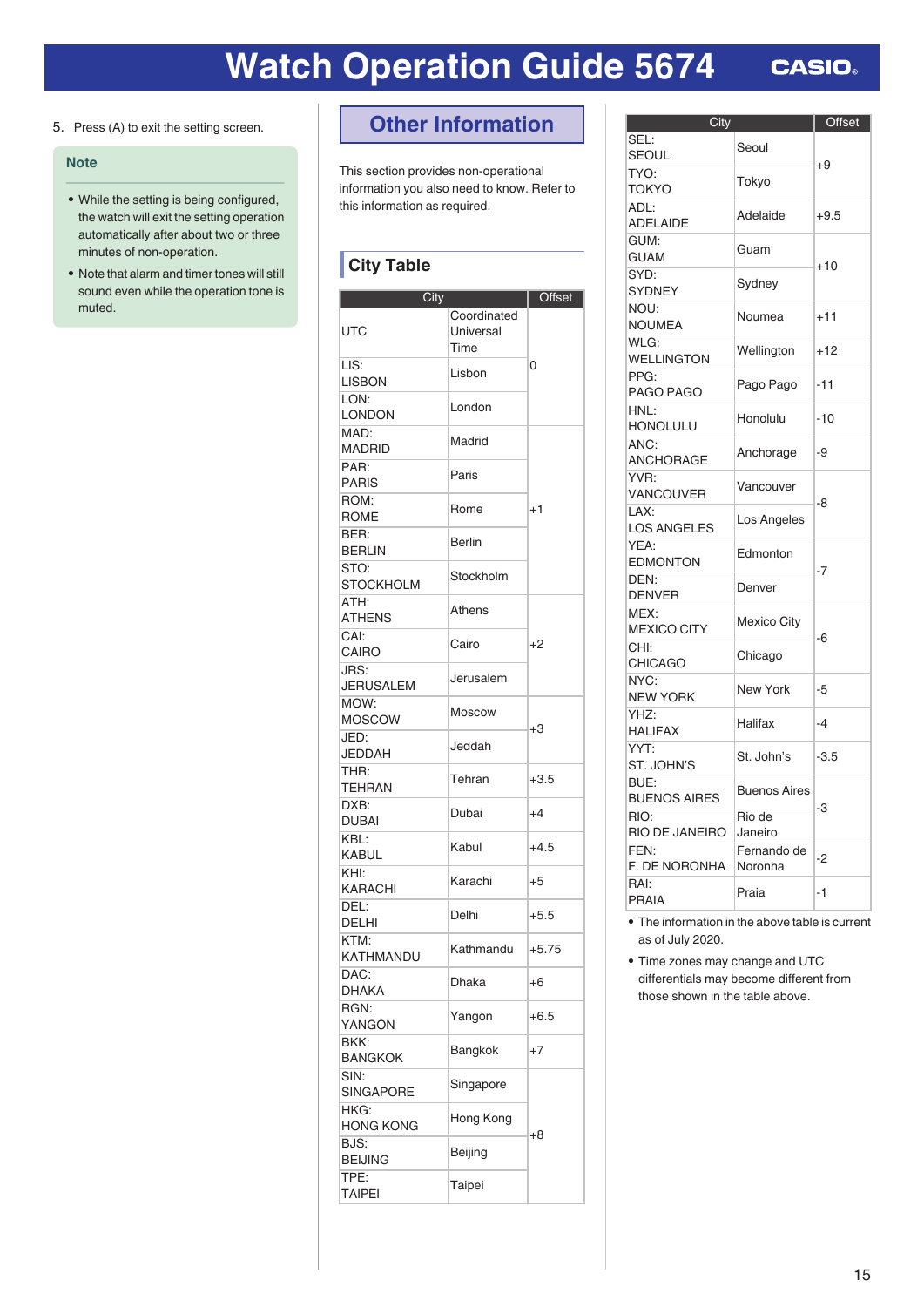# <span id="page-15-0"></span>**Specifications**

### **Accuracy at normal temperature :**

±15 seconds a month

### **Timekeeping :**

Analog

Hour, minute (moves every 20 seconds) Digital Hour, minute, second, month, day, day of the week

a.m./p.m.(P)/24-hour timekeeping Full Auto Calendar (2000 to 2099) Summer Time

#### **World Time :**

48 cities (31 time zones) and Coordinated Universal Time (UTC) Summer time Home Time swapping

#### **Stopwatch :**

Measurement unit 1/100 seconds (first hour) 1 second (after first hour) Measuring capacity: 23:59'59" (24 hours) Measurement Functions: Elapsed time, cumulative time, split times, 1st and 2nd place finisher times

#### **Timer :**

Measuring unit: 1 second Measuring range: 24 hours Time setting unit: 1 second Time setting range: 1 second to 24 hours 10-second beeper when the end of the countdown is reached

#### **Alarm :**

Time alarms Number of alarms 5 Setting units Hours, minutes Alarm tone duration: 10 seconds Hourly time signal: Beep every hour on the hour

### **Double LED light :**

Face LED light: Super Illuminator, afterglow, selectable illumination duration (approximately 1.5 seconds or 3 seconds) LCD LED backlight: Super Illuminator, afterglow, selectable illumination duration (approximately 1.5 seconds or 3 seconds)

#### **Other :**

Operation tone ON/ OFF; hand shift

#### **Power Supply :**

SR726W x 2 Battery life: Approximately 3 years Conditions: Alarm: Once (10 seconds)/day Illumination: Once (1.5 seconds)/day

Specifications are subject to change without notice.

# **Troubleshooting**

### **Indicators and Current Time**

**Q1** I don't know what mode the watch is in.

You can determine the current mode by checking the mode hand position. Use (C) to navigate between modes.

#### O [Navigating Between Modes](#page-6-0)



**Q2** Why is the current time indicated by the watch is off by a certain amount of time (nine hours, three hours and 15 minutes, etc.)?

The city setting is not correct. Select the correct setting. Q [Setting a Home City](#page-7-0)

**Q3** The current time indicated by the watch is off by one hour or 30 minutes.

The summer time setting is not correct. Select the correct setting.

Q [Setting a Home City](#page-7-0)

**Q4** The time indicated by the hands is different from the digital time.

Strong magnetism or impact can cause the hands to go out of alignment. Adjust hand alignment.

l [Hand Alignment Adjustment](#page-13-0)